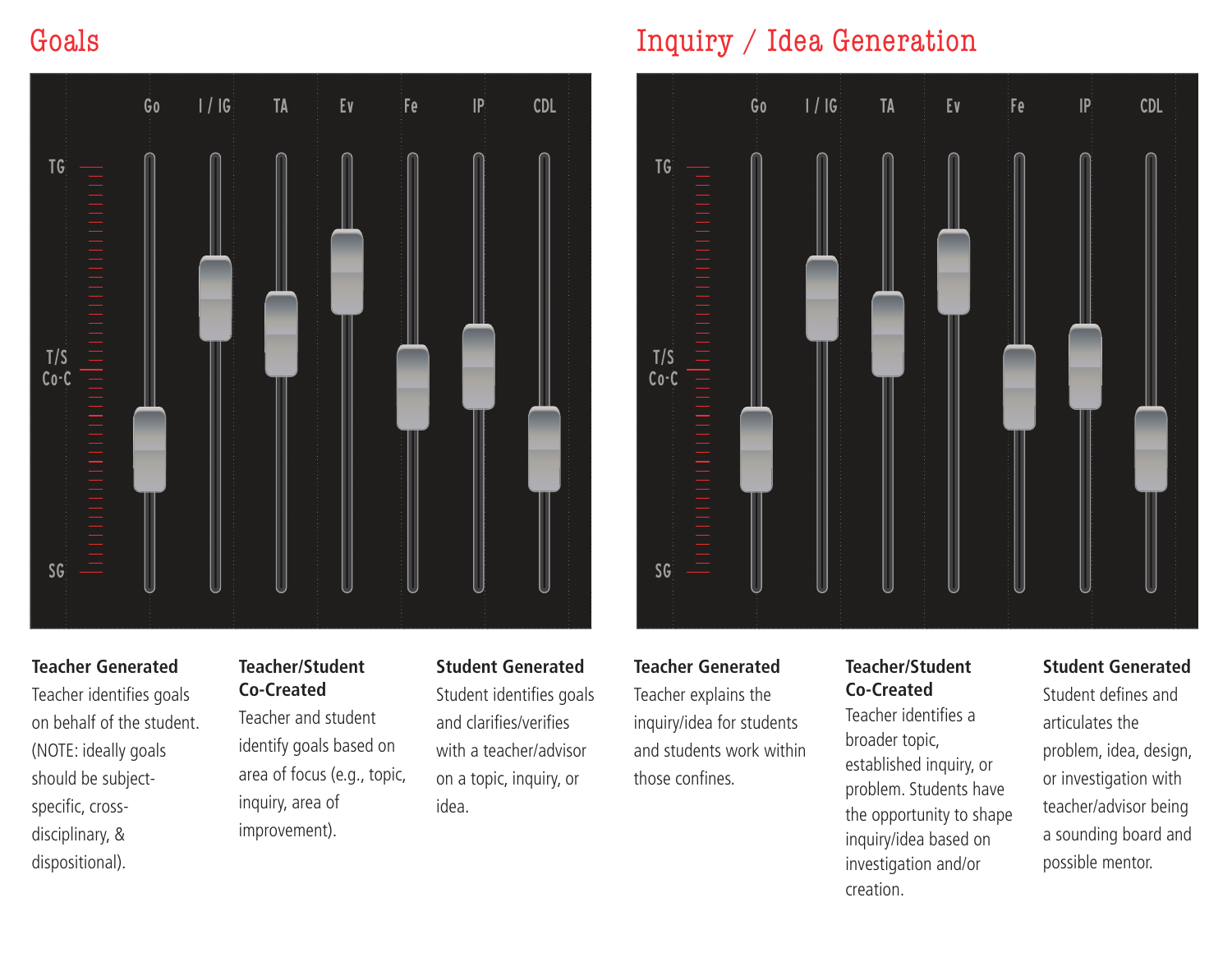# Task & Audience



## **Teacher Generated**

Teacher identifies the form(s) for the task (e.g., podcast, film, critique, prototype) and the target audience.

## **Teacher/Student Co-Created**

Teacher offers possible task forms as suggestions to inspire student choice. The audience may be fixed or open, depending on the task.

#### **Student Generated**

Teacher outlines general task parameters or criteria and students identify the appropriate form. Student identifies and engages with an authentic audience to help create, test, and/or refine task. Teacher supports students as they take risks to go public with their work in places with potentially the most impact.

# Evaluation



## **Teacher Generated**

Teacher clarifies criteria with students to describe what quality looks like. Teacher evaluates performance based on criteria.

#### **Teacher/Student Co-Created**

Teacher collaboratively defines criteria with student(s) and facilitates ongoing judgment of product/performance. Student has an opportunity to evaluate performance for teacher to consider in evaluation.

#### **Student Generated**

Teacher collaboratively defines criteria with student(s) to personalize areas of focus based on past performance, task constraints, and/or new challenges. Student consults with teacher in the development and scoring of the task.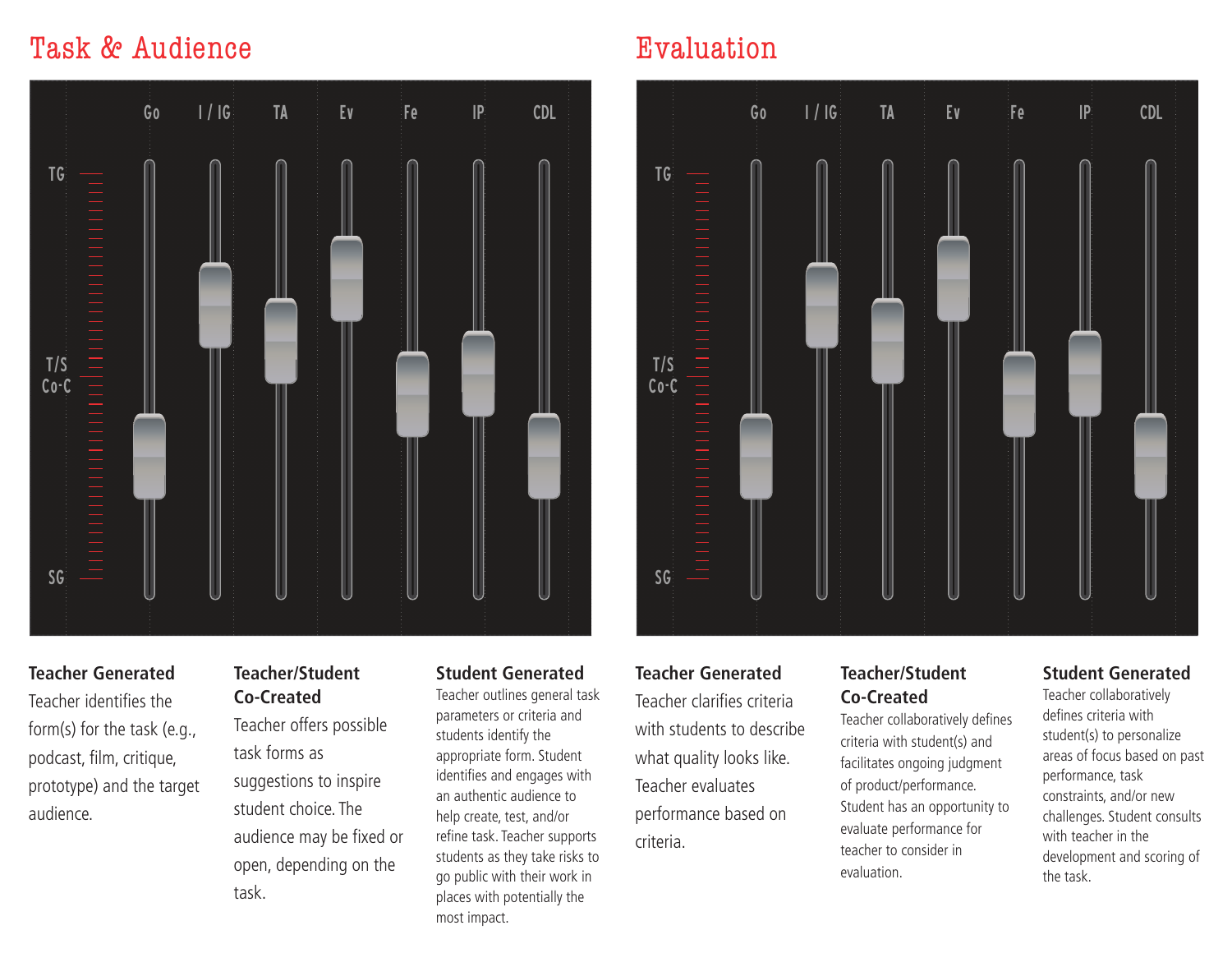# Feedback



## **Teacher Generated**

Teacher provides descriptive, actionable feedback for student revision.

## **Teacher/Student Co-Created**

Teacher, expert, peer, and/or target audience offer feedback to student through written and/or oral critique for student revision.

## **Student Generated**

Student seeks and uses on going feedback based on audience interaction to create, test, and refine product/performance.

# Instructional Plan



#### **Teacher Generated**

Teacher designs an instructional plan that is typically a blend of independent assignments, small group, and whole class instruction. Student participates based on teacher direction.

### **Teacher/Student Co-Created**

Student and teacher collaborate to create an instructional plan for learning considering sequence, pace, and content based on student interest and need.

## **Student Generated**

Student works at their own pace based on a plan of action that may be designed by them. Teacher regularly checks in (via conferences, diagnostic assessments) to determine instructional needs.